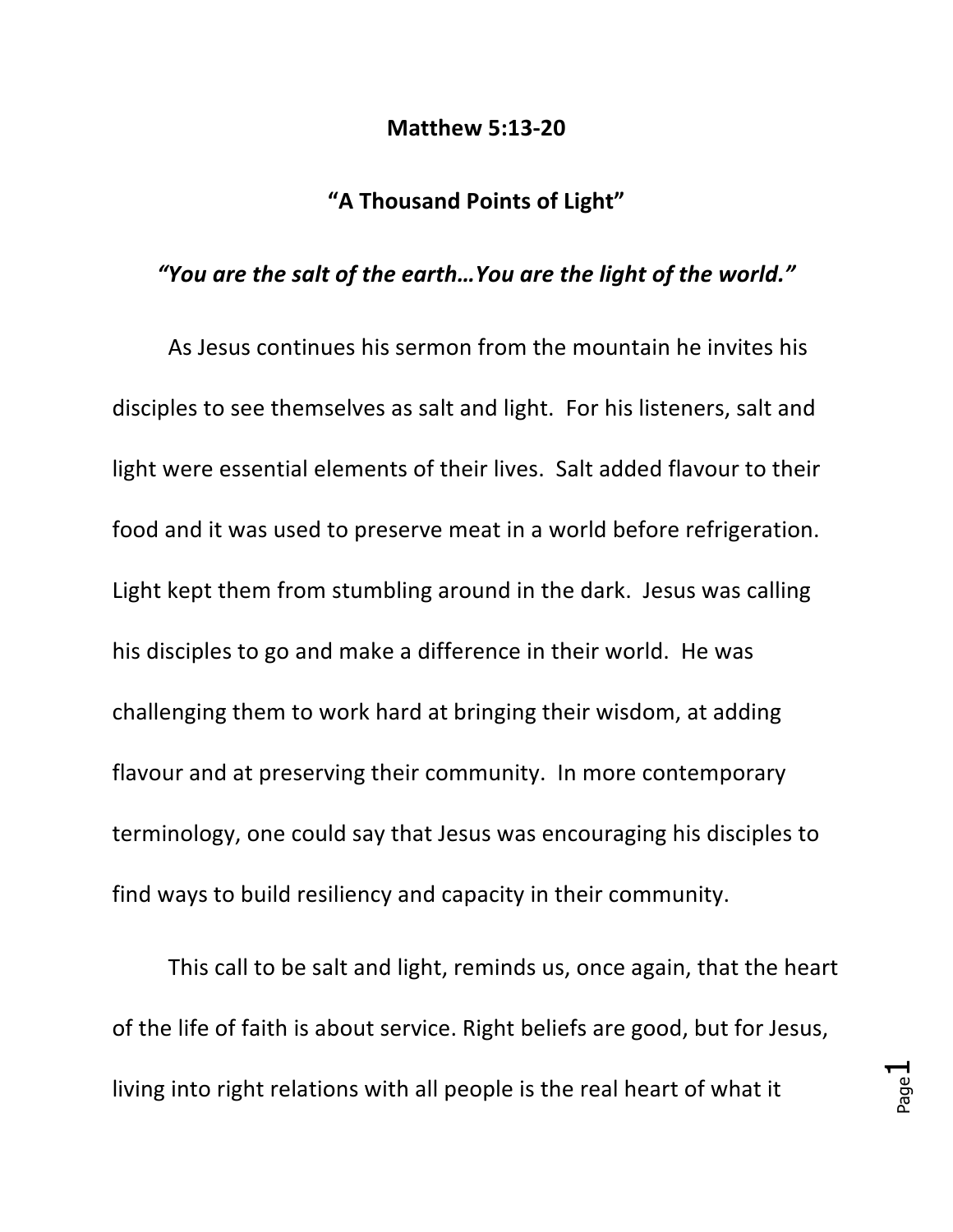means to follow him. Jesus had a heart for all people, especially those who lived on the margins of society; the blind, the demon possessed, the leper, the outsider. Jesus call his followers to have a similar heart, one that beats for the oppressed and the forgotten ones.

Wonderful mystical experiences of the divine mystery are important and even essential to the life of faith, but they must always lead us into a deeper engagement with the pain of the world around us. Our times of worship must empower us to find ways to love our neighbour and build a better world for all.

Both are required. We need significant times of worship and connection with the Holy to remind us that it isn't all about us. We are not alone, God is with us. Our worship grounds us and helps us discern what God is asking us to do in this place at this time. Our worship empowers us to not become overwhelmed by the work. Our worship helps to keep us from being discouraged or burnt out and becoming cynical and bitter. We are in this adventure together with God.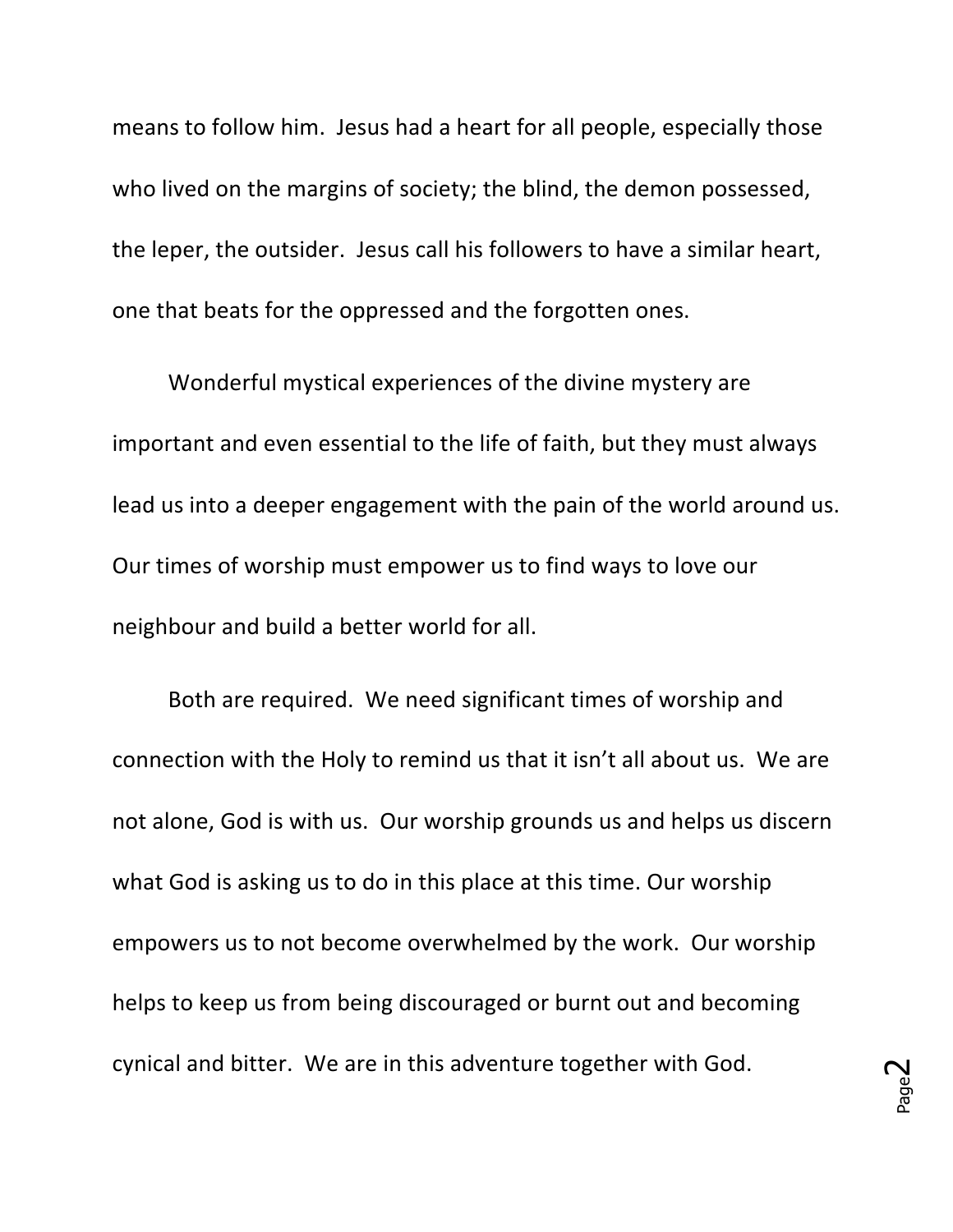Likewise, we need to be engaged in significant ministry in the world around us to also remind us that it isn't all about us. Our service sets us free from our self-centredness and deepens our understanding of who God is and what God is about. We are in this adventure together with our neighbour. Our worship informs our work and our work informs our worship. Worship and work must be one.

My sister-in-law, Sandi, is a fabulous cook. One of the highlights of these past two weeks sitting with my mom in the hospital has been coming home to Sandi' suppers. One day we were out doing some grocery shopping and she needed to pick up some spices. We were all staying at mom's house and I mentioned that I thought mom had some of those same spices at home. Sandi, laughed and said; "You are right, mom does. However, they are so old that they have lost their usefulness." Sandi went on to say that the spices mom had in her cupboard where the exact same spices that Sandi had packed in a box when mom moved from the farm to her new house after dad died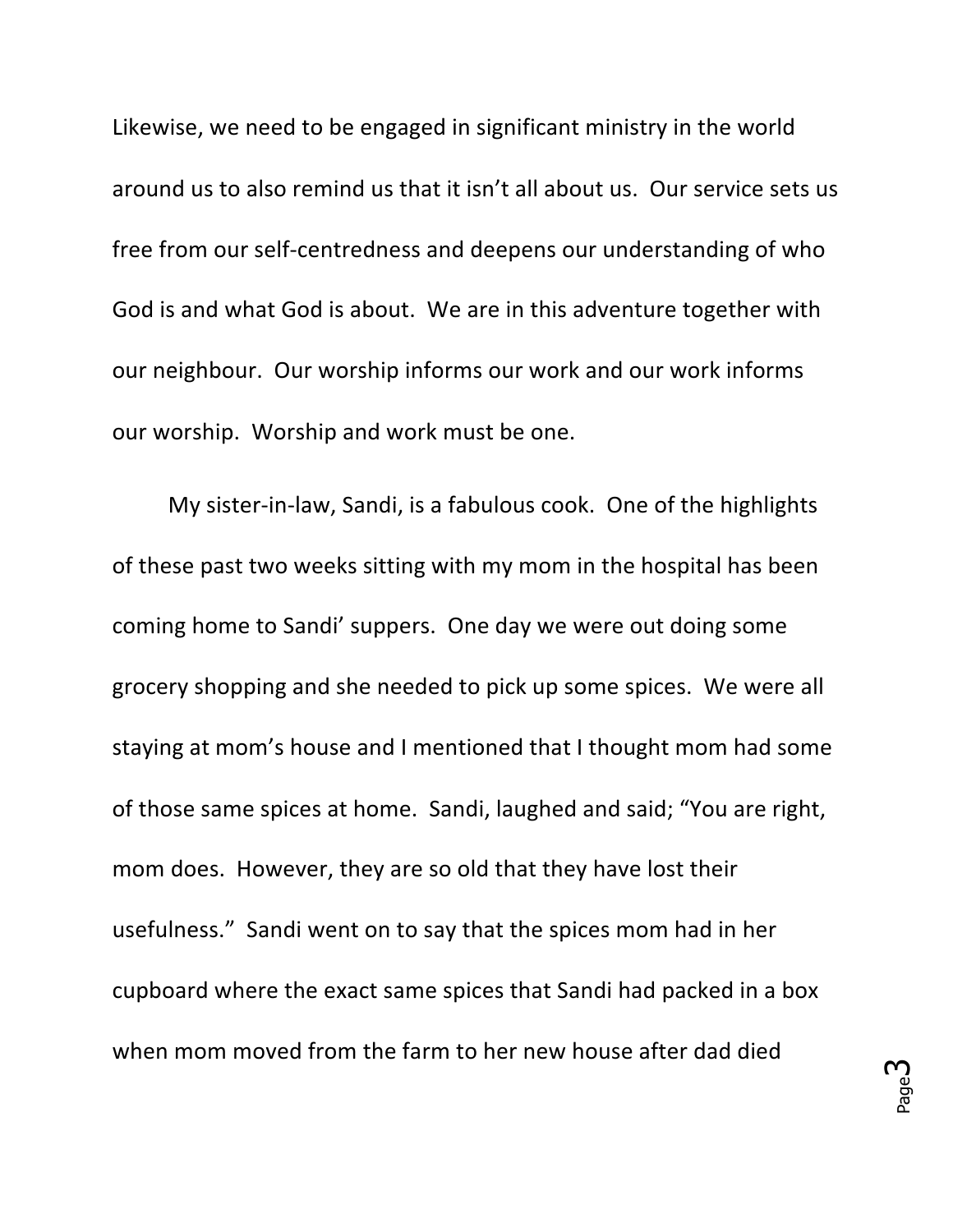almost twelve years previous. They were still in the same box  $-$  never unpacked. My mom and I have an aversion to cooking. Who knew that spices lost their spiciness over time?

This got me thinking about the question Jesus asks in our passage today; "If salt has lost its taste, how can its saltiness be restored? It is no longer good for anything, but is thrown out and trampled underfoot." For us, "northerners," that does not seem all that bad. Salt underfoot makes complete sense because it keeps us from slipping on the ice. However, I don't really think that was what Jesus was trying to say.

Just as I did not realize that spices over time go stale, I didn't realize that salt could lose its saltiness. According to Wikipedia, however, salt cannot, in fact, lose its saltiness. It is a very stable compound. It can, however loose its effectiveness when it becomes contaminated with other substances, like dirt.

> Page 4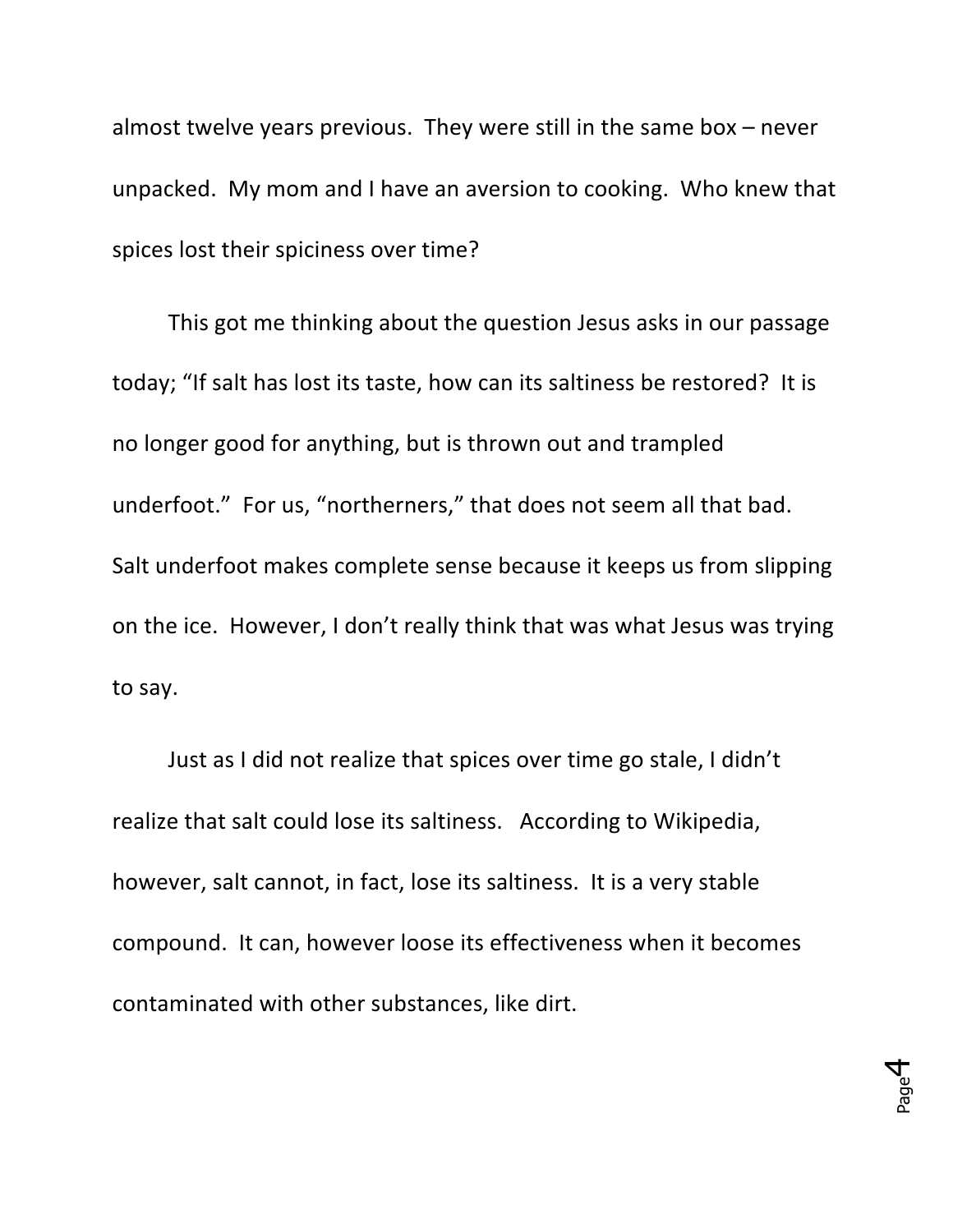I have been sitting with that metaphor all week wondering if it has something to say to me as a person of faith and to us as a community of faith. Have I lost my ability to add flavour and to help preserve my world? Has my salt become so contaminated by my personal concerns for other things that it has lost it effectiveness? Have we as a faith community lost our ability to build capacity in our world?

To use the other metaphor that Jesus employed in this passage; has our light grown dim? Have we hidden our light under a bushel basket for so long that it been extinguished because of the lack of oxygen? How could these things happen and what could we do to prevent them from happening?

The spices in my mother's cupboard lost their effectiveness because she simply stopped using them. Therefore, if we want to maintain our effectiveness as salt and light, then we simply need to keep being salt and light.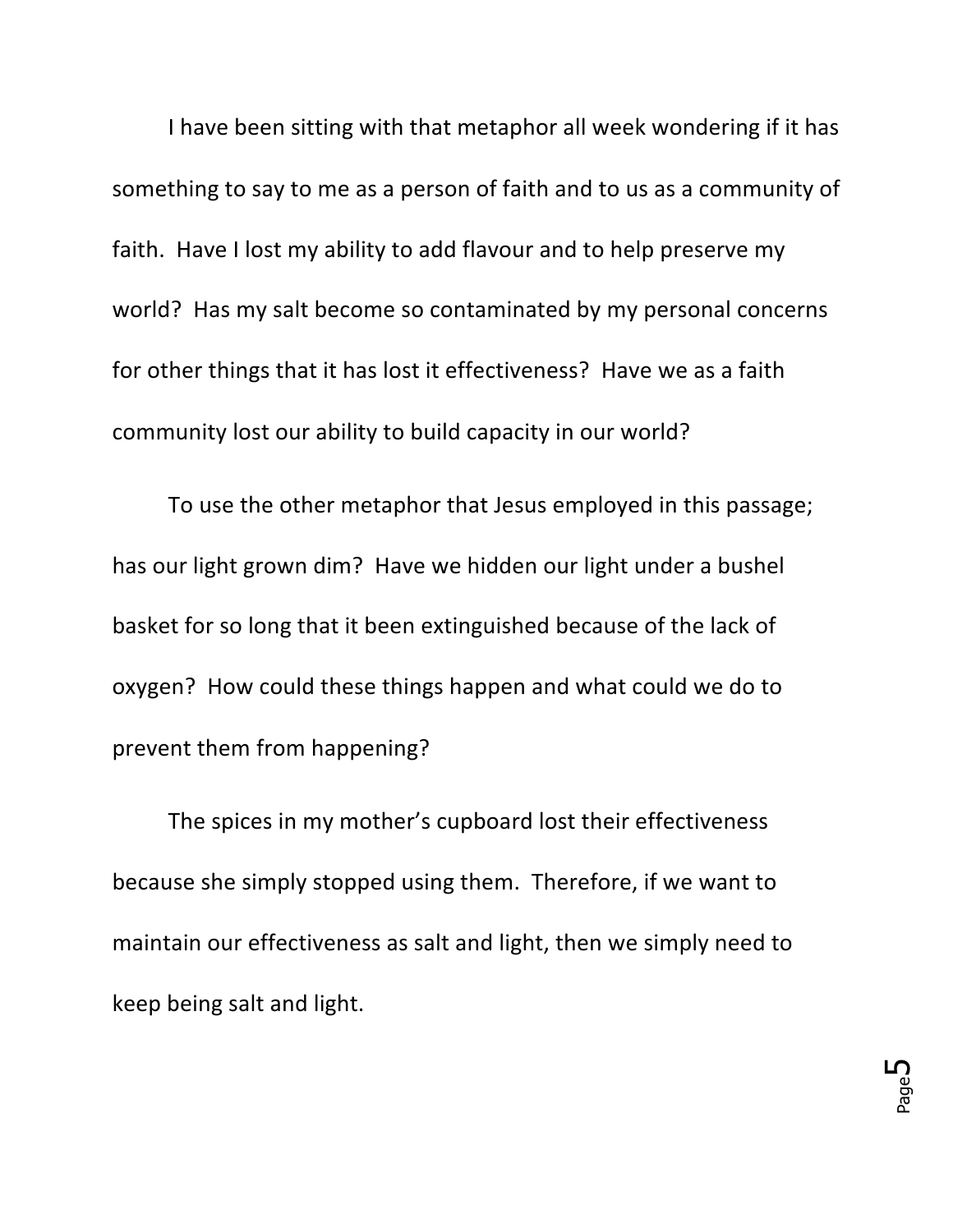It is easy to get distracted by all the cares of our lives. I am too busy to let my light shine. It is also easy to get distracted by our doubts and our fears about whether our simple acts can make any difference in our world. What can I possibly do to bring more peace to our world? However, we must resist these negative voices and commit ourselves to practicing being salt and light in our world.

There is a lot happening in our world today that is discouraging. It would seem almost as if the darkness is winning. A young indigenous woman is hit by a trailer hitch thrown at her by a passing car full of young white men. Six Muslim men are shot to death in their own house of prayer by a young white man. Renewed fighting in the Ukraine pushes a town toward a humanitarian crisis. A president signs an executive order banning the entry of individuals from seven Muslimmajority countries. A president orders all references to "climate change" to be removed from all government websites. A Prime

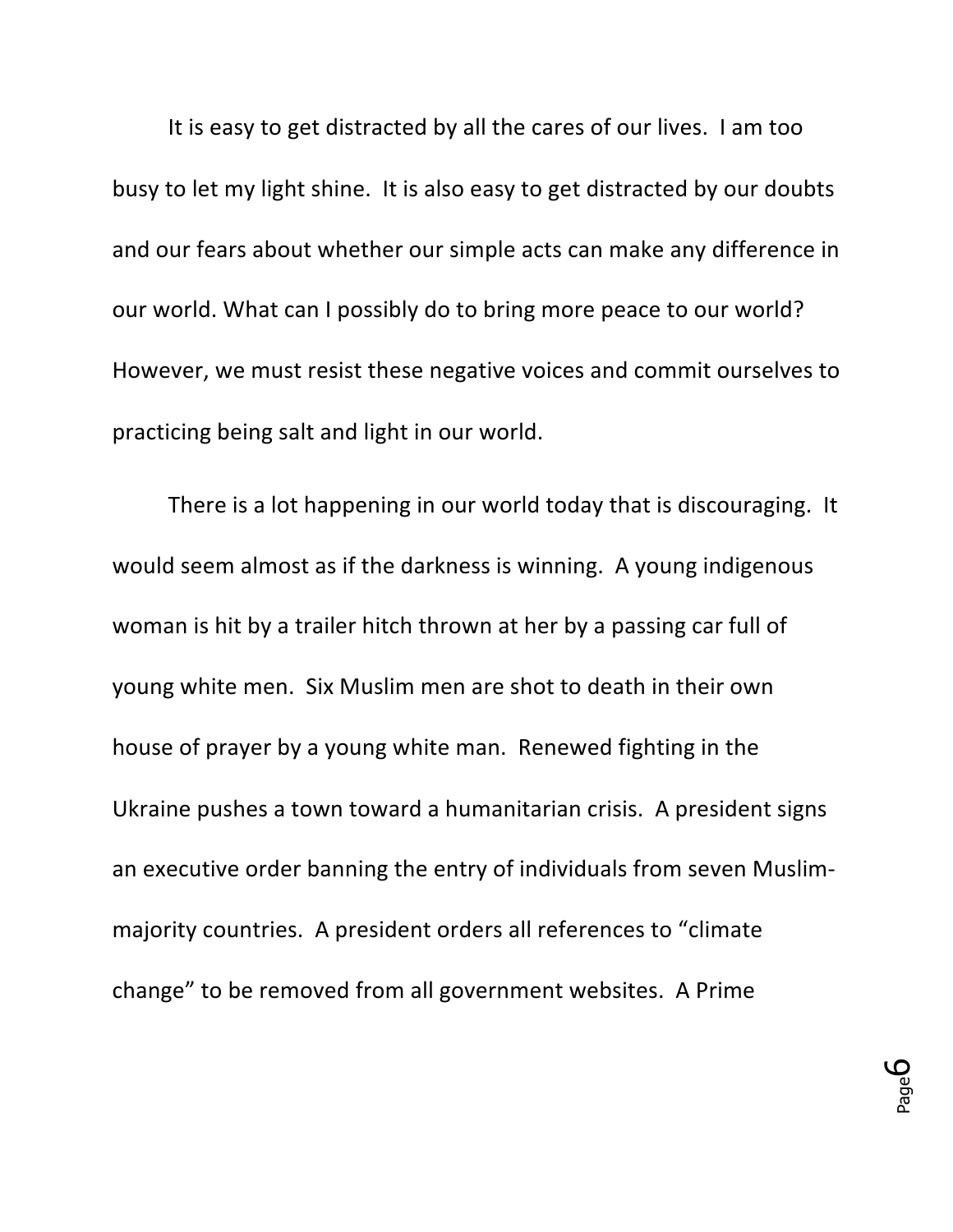Minister gives up without a fight any attempt to reform our electoral system. If we focus on the darkness, then it will overwhelm us.

Our world needs us to resist the seductive pull of the darkness and to embrace the light. The world needs us to lay aside our apathy and our fear and rise up and make a difference. The world needs us to practice being light and salt in our world.

Thank you to those among us who stood in solidarity with our Muslim brothers and sisters on Tuesday night here in Thunder Bay. Thank you to those among us who expressed your condolences to the family of yet another young indigenous girl who took her own life. Thank you to those among us who will join the solidarity walk tonight in support of the woman hit by a thrown trailer hitch. Thank you to those among us who help at Shelter House. Thank you to a young Iranian born nurse at the St. Catharines General Hospital who was a beacon of light to frightened elderly woman waiting for surgery to repair her

> Page  $\blacktriangleright$